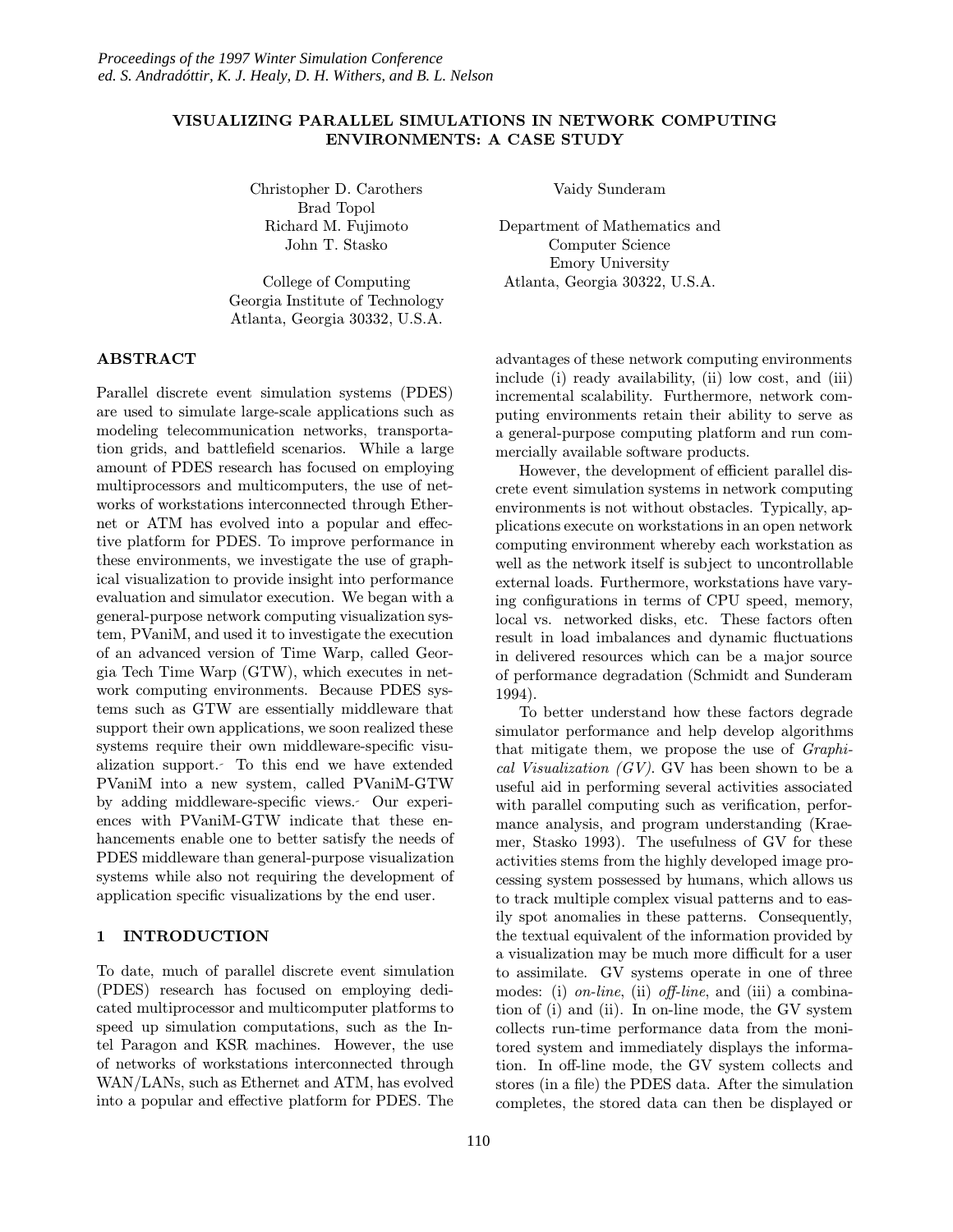animated. On-line mode has the advantage of showing the "real-time" execution of the monitored system, while off-line mode allows post-processing computations to be run on the collected data which provide a more detailed analysis of the monitored system.

Of great concern was that parallel discrete event simulators by their very nature are long-running, complex, communication/computation sensitive systems. Consequently, we believe that any PDES visualization system must: (i) support "on-line" as well as "off-line" modes of operation, (ii) minimize the amount of computation perturbation such that the GV system does not become a performance bottleneck or mask other performance bottlenecks, (iii) be easy to use and integrate into the existing system, such that new errors are not easily introduced into the PDES simulator, (iv) support PDES specific views, and (v) be robust to endure long-running PDES simulations.

In this case study, we modify an existing generalpurpose GV system, called PVaniM and used it to conduct a series of visualization experiments on an existing Time Warp system, called Georgia Tech Time Warp (GTW) in a network computing environment. PVaniM was chosen because it supported more of the above PDES visualization system requirements than any other GV system to our knowledge. Of particular importance was its ease of use, low system perturbation, and robustness. However, PVaniM's default graphical views did not provide enough insight into the execution of the GTW system. This was due to the fact that all PDES systems are essentially middleware that support their own applications. We define PDES systems as middleware because they typically reside above the operating system and a communication substrate (e.g., PVM) yet support their own applications. We contend that complex network computing middleware such as Time Warp systems requires its own middleware-specific visualization support. Middleware-specific views focus on illustrating the operation of PDES middleware. They may be used with all simulation applications and allow the user to see how various applications perform on the PDES middleware. It is worth noting that middleware-specific views are not simply a set of application-specific views. Application-specific visualizations for parallel simulations refers to customized views whose appearance is tied to simulation model data. These types of views are typically provided by visual interactive simulation systems, such as those described in Section 4 of this paper.

Our experiments demonstrate that by enhancing a general-purpose network computing visualization system with middleware-specific views, one is able to better satisfy the requirements and needs of PDES middleware. Specifically, we document how we have used a GV system to locate performance aberrations, and gained greater insight into how to optimize an existing Time Warp system for a heterogeneous network computing environment.

The remainder of this paper is organized as follows. Section 2 describes PVaniM's visualization model, as well as its implementation. Section 3 details our distributed GTW system. Section 4 discusses related visualization systems. Section 5 presents the enhancements made to PVaniM necessary to visualize the GTW system. This newly enhanced visualization system is called PVaniM-GTW. Section 6 then describes the the results from our effectiveness study and Section 7 presents our conclusions as well as directions for future work.

## 2 OVERVIEW OF PVANIM

PVaniM is an experimental visualization environment developed for the PVM network computing system (Topol et al. 1996 and 1997). The purpose of PVaniM is to modify and enhance traditional visualization techniques used in multiprocessor and multicomputer visualization environments in order to enable their use in network computing environments. PVaniM supports both on-line and postmortem views. PVaniM's on-line visualization support consists of the following types of views:

Environment Views provide information regarding the network computing environment in which the parallel application executes. Information such as the workstations used by the parallel application, the external loads present on these workstations, and the amount of memory utilized by the individual tasks are displayed. Performance Evaluation Views provide insight into the performance of an application and help locate bottlenecks in the application. Debugging Views provide insight into the activities of the application (e.g., message passing behavior between tasks) to help locate program bugs. Interaction Views provide support for outputting results and for interacting (i.e., providing data input) with the parallel application.

PVaniM also supports Postmortem visualization. PVaniM's implementation may be found in (Topol et al. 1997).

### 3 GEORGIA TECH TIME WARP (GTW)

Time Warp is a well known synchronization protocol that detects out-of-order executions of events as they occur, and recovers using a rollback mechanism. We assume that the reader is familiar with the Time Warp mechanism as originally described in (Jeffer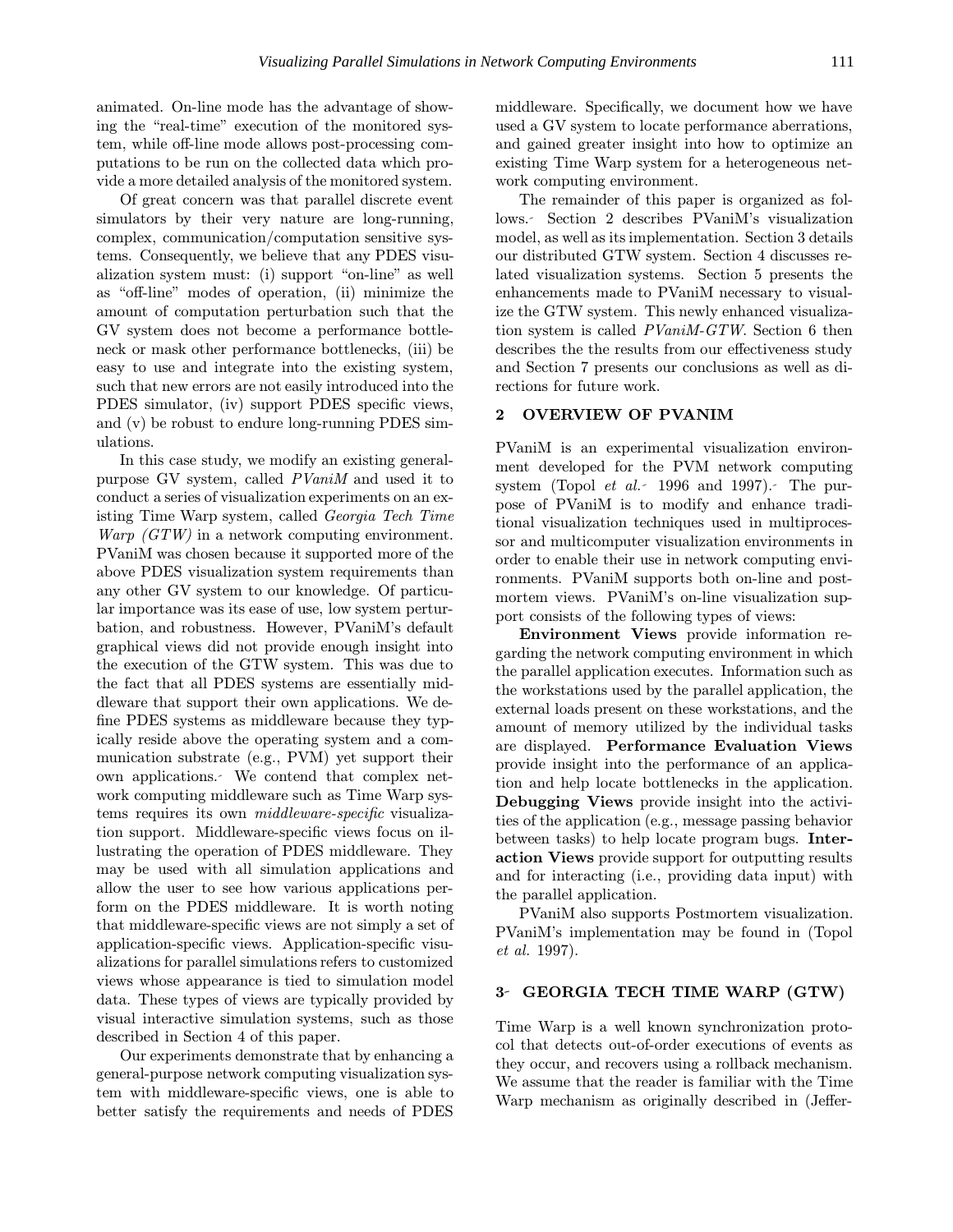son 1985). Georgia Tech Time Warp (GTW) is our optimized version of the Time Warp protocol, which executes on both shared-memory multiprocessors and network computing environments.

# 3.1- Reflector Thread

We create a reflector thread which executes on each host. Its task is to marshal or "reflect" eventmessages to and from other GTW systems running on the other host machines. From the view of the other GTW kernels residing on a machine, the reflector thread looks like any other kernel. When an eventmessage is scheduled for an LP on another machine, that event-message is given to the reflector thread residing on the sending machine. Once in the reflector thread's hands, the event-message is packaged up and sent to the destination machine using the PVM message passing system where the reflector thread on that machine receives it and places it in the incoming message queue of the GTW kernel that processes events for the destination LP.

#### 3.2 Background Execution Algorithm

In a multi-user computing environment, users will "nice" or execute long running jobs "in background" allowing their CPU intensive jobs to obtain CPU cycles without hogging CPU resources from other users on the system. When the CPU is lightly loaded, the "niced" job will be given more CPU cycles and receive less cycles when the CPU is loaded. Likewise, in a cluster computing environment we anticipate the need for Time Warp programs to share CPU resources among other tasks in a similar fashion. However, a Time Warp program that is well-balanced when executing on dedicated hardware may become grossly unbalanced when executing on machines with external computations. LPs that are mapped to heavily utilized processors will advance very slowly through simulated time relative to others executing on lightly loaded processors. This can cause some LPs to advance too far ahead into the simulation future, resulting in very long or frequent rollbacks. Thus, it is essential that any Time Warp simulation running in "background" take into account the external workloads that are sharing the same CPUs.

To mitigate the problems caused by external workloads in the cluster computing environment as well as to allow Time Warp programs to co-exist with other running programs, we developed a background execution (BGE) algorithm that: (i) dynamically allocates additional CPUs during the execution of the distributed simulation as they become available and migrates portions of the distributed simulation workload onto these machines, (ii) dynamically releases certain CPUs during the simulation as they become loaded with other, external, computations, and offload the workload to the remaining CPUs used by the distributed simulation, and (iii) dynamically redistributes the workload on the existing set of processors as some become more heavily or lightly loaded by changing, internal or externally induced workloads, and at the same time maintain efficient execution of the Time Warp program (i.e., limit the amount of rolled back computation). For a detailed explanation of our BGE algorithm, we refer the reader to (Carothers et al. 1996).

### 4 RELATED VISUALIZATION SYSTEMS

Several simulation systems have utilized visualization in one form or another. Many of these systems are referred to as Visual Interactive Simulation (VIS) systems (Okeefe 1987). These systems typically provide support for interaction with the simulation model, visualizations of model data, and other model related activities. An excellent example of a VIS system is DISplay (Mascarenhas et al. 1995). The DISplay system is an application-independent visualization and user-interaction toolkit for use in distributed computing environments. With DISplay, a user may create application-specific displays and interaction facilities that may be used with both parallel simulations or computations.

The WITNESS (Thompson 1993) VIS system provides a visual model builder to reduce the time and complexity of simulation creation. WITNESS also provides graphical reporting elements such as histograms and pie charts that may be displayed while the model executes.

The SIMAN/Cinema (Glavach and Sturrock 1993) system provides a large number of graphical capabilities including barcharts, histograms, and plots. Furthermore, the Cinema system provides CAD support and dynamic status displays and animations may be viewed in real time or in a postmortem fashion.

The XTracker (Bellenot and Duty 1995) system provides graphical visualizations of the execution of parallel simulations. XTracker provides Gantt-like charts of simulation activities on a per node basis and can also display event messages as traffic between objects.

Finally, (Graham et al. 1996) proposes a visual environment for distributed Time Warp simulations. This system displays information on how individual LPs behave as a means of monitoring simulation performance.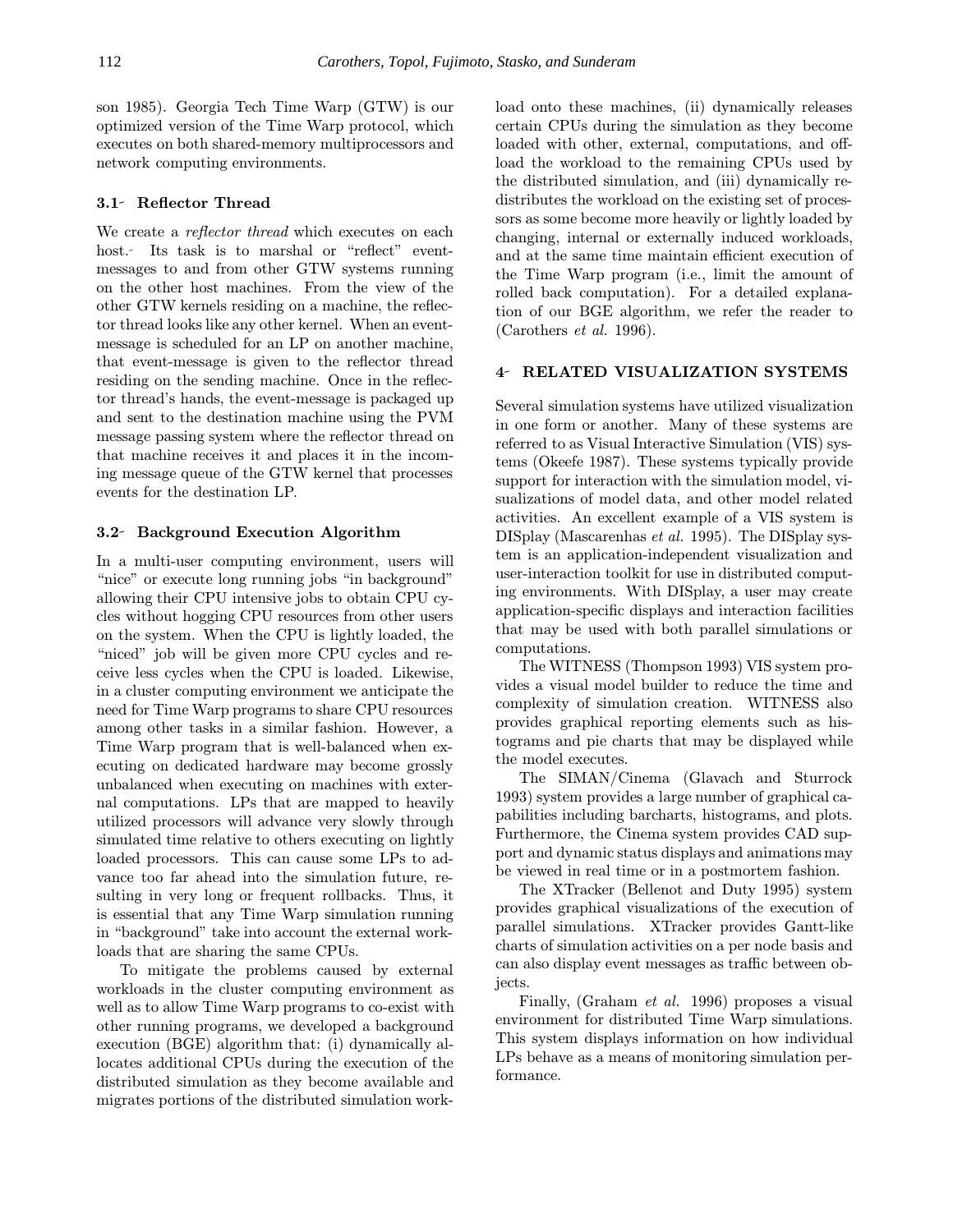

Figure 1: PVaniM-GTW Graphical User Interface

### 5- PVANIM-GTW

PVaniM-GTW, shown in Figure 1, is composed of several default PVaniM views and GTW middlewarespecific views. These views are updated every  $t$  seconds, where t is the user selected sampling interval. The sampling interval can be dynamically changed at runtime by sliding the sampling interval interface bar located at the bottom of the PVaniM-GTW window. The sampling interval has a range of one to sixty seconds. We have found that sampling intervals less than 1 second may excessively perturb the monitored program.

The following provides a brief description of both types of views and the insights each contributes to the understanding of GTW's behavioral characteristics and the BGE algorithm. We then describe how the PVaniM-GTW visualization system monitors GTW.

#### 5.1- Default Views

To provide a rich selection of information views without overcrowding the PVaniM window space, we display some of the information in toggled views. A toggled view can display two different system metrics. Clicking the mouse on the toggled view's title causes the view to change the system metrics being displayed. In the view's title, the performance metric in all capital letters is the one currently being displayed. The list of PVaniM default views includes the following:

Located in the upper left corner of the PVaniM-GTW window, the Host List view identifies the host machines used by the application and the placement of the tasks on these hosts. The Memory Usage view is positioned in the upper right hand corner. It illustrates the aggregate amount of memory utilized by the PVM task on each host. Located to the left of the Memory Usage view, the Load view provides insight into the aggregate load on the host machines by providing a graphical view of the average number of jobs in the run queue of the host. A novel feature of this view is ints ability to account for external loads as well as PVM task loads. Located below the Host List view, the Task Summary view characterizes the percentage of time a task spends performing application-specific computation, denoted in green, the percentage of time a task spends performing PVM sends, denoted in yellow, and the percentage of time a task spends in PVM receives, denoted in red.

The typical inference drawn from the Task Summary view is that the program is running well if the task is "in the green", meaning that most of its execution time is being spent doing application specific computation. While this is true for most conservative computations, this view can be misleading for optimistic simulations if used without additional information. The problem is that this view leads one to believe that all computation (shown in green) is good. The fact is that for optimistic simulations, this is simply not true. Because optimistic computations allow out-of-order execution, some computation time will be spent rolling back to put the simulation in a causally correct state.

The lesson here is that designers and users of visualization systems need to be very cautious and conservative in the inferences they draw from a particular default graphical view, when being used on an optimistic parallel simulation. Moreover, the addition of application or middleware-specific views may be necessary to give a more accurate picture of the system being monitored, as in the case with our GTW system.

The Messages sent / bytes sent view, which is located below the Task summary view, illustrates how much message traffic a task has incurred over the last statistics sampling interval. Positioned below the Messages sent view, the Task Print view displays PVaniM and application specific text messages. Positioned above the sampling interval selection bar, the Total matrix / interval matrix communications view gives insight into communications patterns among the active hosts, either cumulative or interval communications patterns.

### 5.2 Middleware Specific Views

In addition to PVaniM's default set of graphical views, we included the following set of five GTW specific middleware views. To fit the additional views in PVaniM's window space we implemented many of these views as toggled views.

Processor Advance Time (PAT) values: This view is located to the right of the Host List view. The processor advance time is defined as the amount of wall clock time needed to advance the sim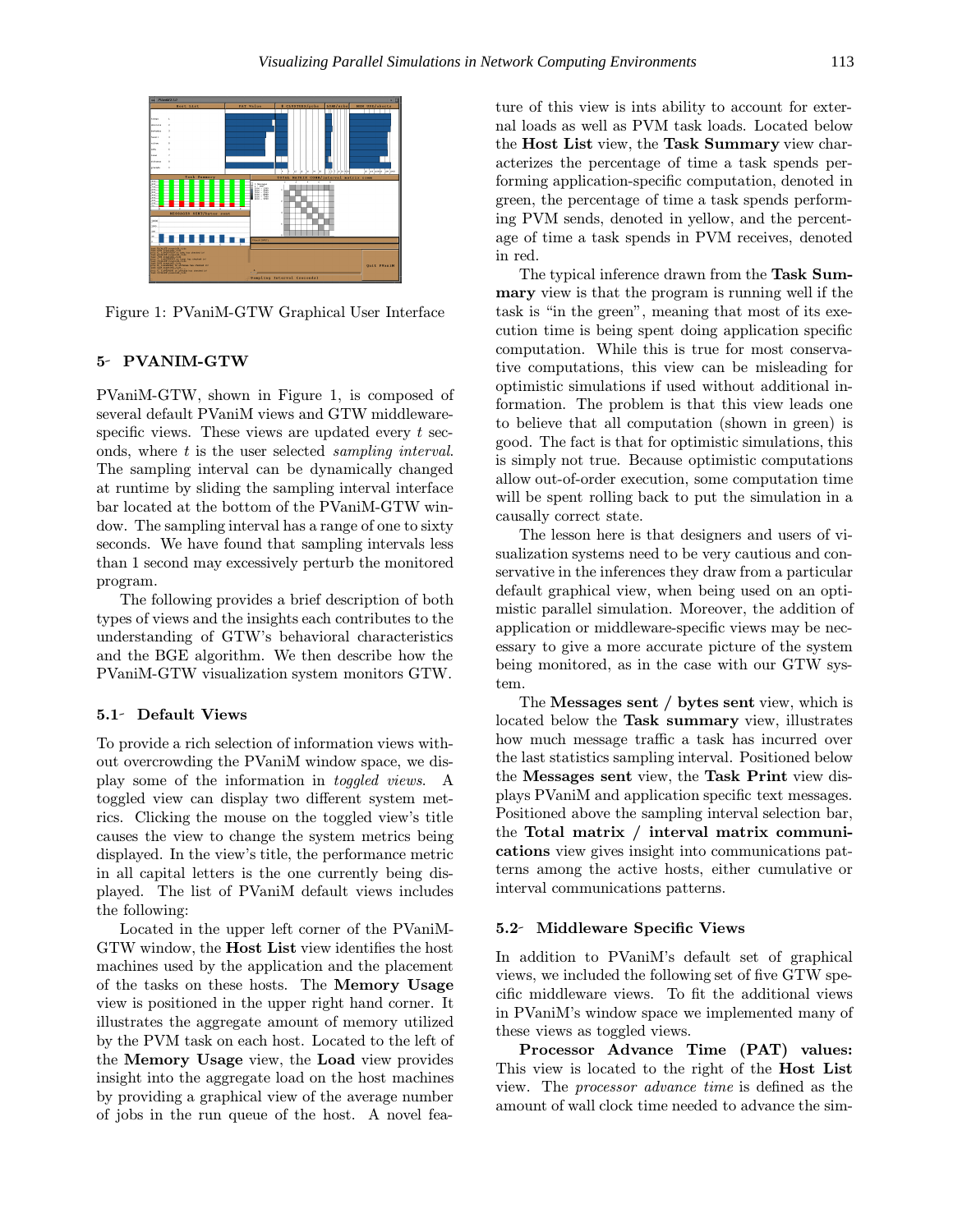ulation a single unit of simulation time. When the PAT values among the host processors differ, there exists a load imbalance. The BGE algorithm migrates clusters of LPs to the appropriate machines such that the PAT values across all machines should be about equal. Consequently, this view gives an immediate indication regarding how well the BGE algorithm is balancing the load. For processors not in use, their PAT value is zero.

Clusters / Primary Rollbacks (PRBS): Positioned to the right of the PAT view, this is a toggled view that displays either how the clusters are distributed among the active hosts or the percentage of events processed that are rolled back during the sampling interval due to a late arriving application message (a.k.a straggler message).

Secondary rollbacks (SRBS): Located to the right of the Cluster / PRBS view, this toggling view (shared with the Load view) shows the percentage of the events processed that are rolled back during the sampling interval due to the processing of an anti-message. This view provides insight into how far an erroneous computation has spread by indicating the fan-out of LP communication links along which messages are scheduled in the application being simulated.

Aborted events: Right of the SRBS view, this toggling view (shared by the Memory Usage view) shows the percentage of events processed that are aborted during the sampling interval. In the GTW system, a fixed number of event buffers are allocated during initialization and manages those buffers to avoid costly memory allocation system calls during runtime. An event is aborted if the scheduling of a future event fails because all event buffers are currently in use. This approach is used to prevent a processor from becoming overly optimistic. Usually, events are aborted because a slow GVT calculation process or a general lack of event buffers due to the large set of pending events. Like rollbacks, aborted events have a detrimental effect on system performance and should be avoided whenever possible.

# 5.3- Monitoring GTW

To avoid any unnecessary perturbation of GTW, we had to consider not only the level of detail in which the system is monitored, but how GTW should be monitored. The monitoring support for standard PVaniM was designed with an emphasis on ease of use and requiring minimal programmer effort. Essentially, all that is required by the developer is to add an extra header file (GTW is written in C) which provides macros that replace standard PVM routines with calls to PVaniM's monitoring library. The mon-

Table 1: Perturbation Results

| Performance Metric  | <b>GTW</b> | P-GTW   | Difference |
|---------------------|------------|---------|------------|
| Exec. Time (sec.)   | 375.89     | 382.70  | $+1.81\%$  |
| Number of Rollbacks | 40996      | 38719   | $-5.55\%$  |
| Events Rolled Back  | 886761     | 732434  | $-17.40\%$ |
| Events Cancelled    | 11611      | 10113   | $-12.90\%$ |
| Events Aborted      | 4896250    | 4859281 | $-0.76\%$  |
| Avg. Rollback Dist. | 21.63      | 18.92   | $-12.53\%$ |



Figure 2: PCS Application Before BGE (Toggled Views)

itoring library performs all activities related to gathering monitoring data and then performs the actions associated with the standard PVM routines.

PVaniM-GTW continues PVaniM's policy of ease of use. All monitoring, including monitoring for middleware-specific visualizations, is performed inside macros that replace standard PVM routines. The routines now perform both generic monitoring support as well as gather middleware-specific monitoring data. The middleware-specific monitoring data is gathered directly out of user space. Registration functions are used to provide the macros with the address of middleware-specific information such as the number of primary and secondary rollbacks, the number of aborts, PAT values, etc.

#### 6 EVALUATION

The GTW application used in our evaluation experiments is a simulation of a personal communication services (PCS) network. A PCS network provides wireless communication services for nomadic users. For a detailed explanation of the PCS model, we refer the reader to (Carothers et al. 1995). The PCS simulation is configured with 4096 LPs into 64 cluster of 64 LPs each. In all experiments, we used a combination of 4 SGI Indy workstations processors and 4 Sun Ultra1 workstations, giving a total of 8 machines used in all experiments.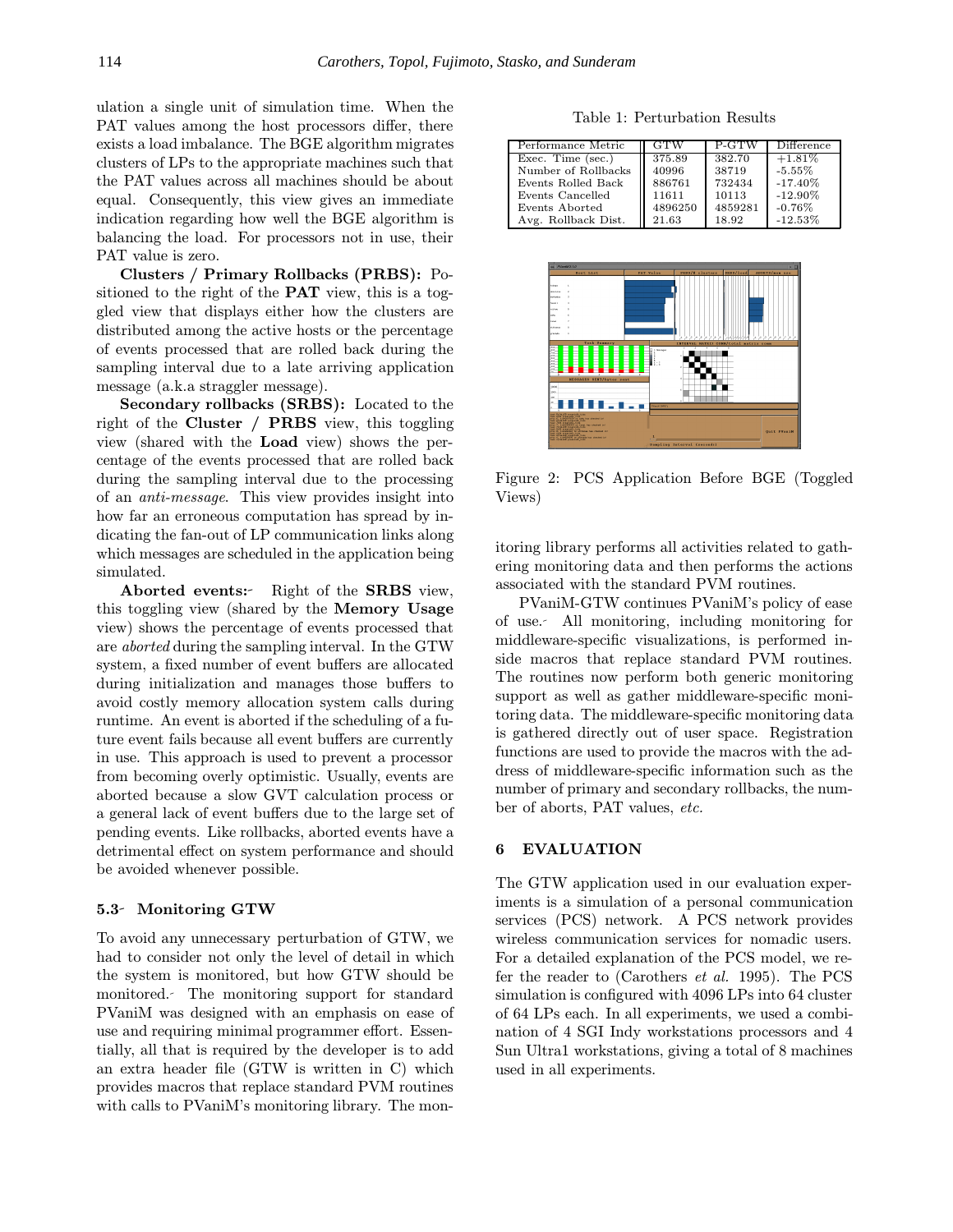

Figure 3: PCS Application After BGE



Figure 4: PCS Application After BGE (Toggled Views)

## 6.1 Perturbation Results

In our perturbation experiments the machines were unloaded by other users and the local area network was lightly loaded. To minimize the potential of masking any of PVaniM-GTW's overheads, we turned the BGE algorithm off. In this mode, the BGE data was collected for use by PVaniM-GTW, but LP clusters were never migrated. To maximize PVaniM-GTW's potential for perturbing the simulation, we set the sampling interval to one second which is currently it's smallest possible value, as well as enabled PVaniM's tracing which is used solely by its postmortem views. Each simulation run processes about 27,000,000 events.

The results of our perturbation experiments are shown in Table 1. Here, we observed that PVaniM-GTW only increases the execution time by less than 2.0%. Should the sampling interval be increased to 5 or 10 seconds, there would be even less an effect on execution time.

In examining the other performance metrics, aborted events accounted for most of the overhead. Of the 27,000,000 events processed, about 5,000,000 (15%) where aborted. We observe the PVaniM-GTW monitored runs producing about the same number of aborted events as the non-monitored runs (only

differs by less than  $1\%$ ). However, in examining the rollback performance metrics, a much different picture emerges. In the case of events rolled back, the PVaniM-GTW monitored runs are 17% lower than the non-monitored runs and the number of cancelled events is 13% lower. At first glance it appears PVaniM-GTW is grossly perturbing the rollback performance metrics. However, closer examination of the data reveals that rolled back events account for only 3% of the GTW's overhead computations. Consequently, for these experiments, rollback performance metrics have little effect on overall performance. Thus, in this case, perturbation of these statistics is acceptable.

## 6.2 Using Combinations of On-line Views

The most significant contribution made by this visualization system is its ability to enable the end-user to draw inferences and make conclusions about the factors effecting the performance of our GTW system and the BGE algorithm. Using PVaniM-GTW , we are able to make the following observations about the BGE algorithm's "hows" and "whys" and provide a behavioral picture of our GTW system and the BGE algorithm. In particular, the following scenario described below (shown in Figures 1- 4) demonstrates a case where the GTW system and BGE algorithm do not perform as expected.

Figures 1 and 2 show the GTW system at initial start-up before any LP-cluster migrations have been issued by the BGE algorithm. Here, we observe that because of the difference of processing power, the PAT values for host machines  $4 - 7$  (Suns) are much lower than for SGIs. Please note, host 8 (stthomas) is the BGE Policy Program and does not have a PAT value or LP clusters assigned to it. What is surprising, as shown in Figure 2, the Sun workstations are not rolling back, but instead aborting a large number of events (30% of all events processed are aborted). We determined the reason for this behavior lies with GVT being computed at a slow rate, particularly slow for the Suns. Because of this, the Suns are exhausting their supply of memory which prevents them from becoming "overly optimistic" and ensuing a cascade of rollbacks. We are currently examining techniques to speedup the time between successive GVT calculations.

Now, to bring the PAT values back into equilibrium as well as mitigate the large number of aborted events, the BGE algorithm migrates several clusters off the SGI machines and onto the Suns. However, these LP-cluster migrations cause an unexpected side effect. The minimal communication pattern established at start-up (see Figure 1) has been corrupted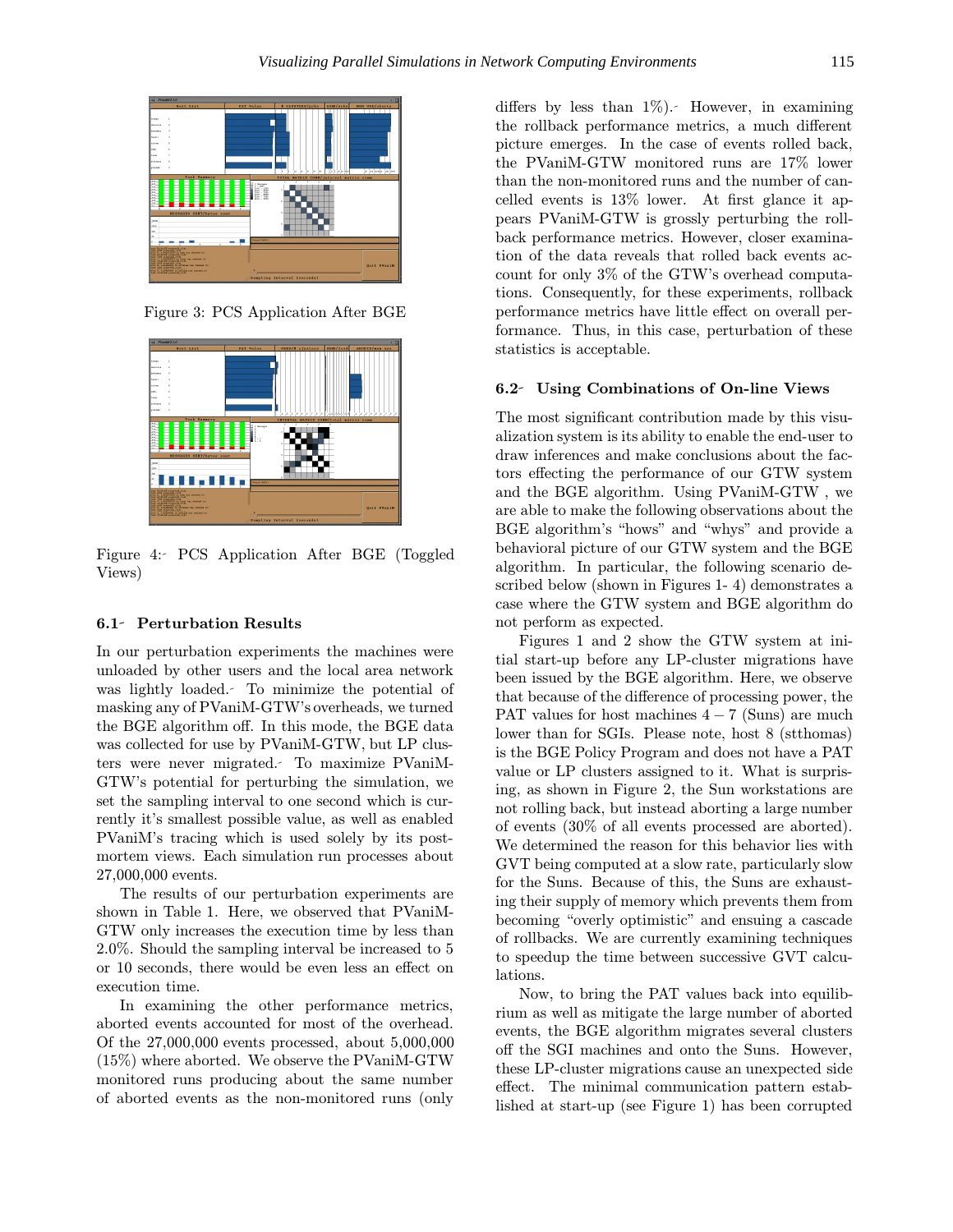by migration of LP-clusters (see Figure 3), resulting in an increase in remote communications. Because of this increase, new computations are introduced into the GTW system which the BGE algorithm had not considered. Consequently, we observe multiple migration rounds before the PAT values are brought into equilibrium (shown in Figure 3). This phenomenon was unexpected since we were already grouping the LPs into clusters with a high degree of communication affinity. We did not anticipate the inter-cluster communications playing such an important role in BGE algorithm performance. We are currently modifying the BGE algorithm to consider inter-cluster communication patterns in the determination of which clusters to move and where to move them.

With the PAT values being about equal, we expected to see a sharp drop in the number of aborted events. To our surprise, this expectation did not come true. Shown in Figure 4, the number of aborted events for the Sun workstations is still quite high, about 25%, down from 30%. The culprit for this phenomenon was the same as before: the time between successive GVT calculations is still too slow, despite the migration of workload off the slower SGI workstations. We believe by re-integrating the reflector thread's functionality into the GTW kernel for uniprocessor platforms will sufficiently accelerate the rate of GVT calculations to reduce the likelihood of aborted events and ultimately improve GTW's performance.

### 6.3 Sensitivity Tuning of BGE algorithm

Another area in which the PVaniM-GTW visualization system proved instrumental is in the design and selection of the BGE algorithm's sensitivity parameters. In the original BGE algorithm for an LPcluster migration to be considered effective, it must have reduced the difference in PAT values between the source and destination processors by an amount greater than the user-defined migration, sensitivity factor,  $S_m$ . In experimenting with different settings of  $S_m$ , we observed that if the  $S_m$  was set too low, the BGE algorithm was overly sensitive to PAT value differences and would always issue LP-cluster migrations. To mitigate this problem we increased  $S_m$ . However, in by making the BGE algorithm less sensitive, the PAT values, reported by PVaniM-GTW, were never brought into complete equilibrium and consequently the load across the host machines was not properly balanced. It appeared that there was no happy medium.

However, closer analysis of the BGE algorithm combined with the PAT value view generated by PVaniM-GTW revealed that we were attempting to make two orthogonal decisions using the single  $S_m$ sensitivity parameter. The issues in question are as follows: (i) are the PAT values in a global sense sufficiently out of balance such that any cluster migration is necessary, and (ii) is a given LP-cluster migration effective? These issues, while seeming similar, must be considered separately. To this end, we modified the BGE algorithm to include a global sensitivity parameter,  $S_g$ , that examines the global difference in PAT values and determines whether or not GTW's workload is sufficiently out of balance to consider any LP-cluster migrations. Operationally speaking,  $S_q$ , is a percent difference threshold. Thus, for any LP-migrations to be considered,  $(PAT_{max} - PAT_{min})/PATH_{min} > S_q$ , where  $PATH_{min}$ is the minimum PAT value and  $PAT_{max}$  is the maximum among all host machines. Likewise,  $S_m$  is also a percent difference threshold.

To experiment with the setting of  $S_q$  and  $S_m$  we again employed the use of PVaniM-GTW. With the addition of  $S_q$ , we could clearly see from the PAT value view that GTW was not overly sensitive to small load imbalances. Also, when a load imbalances did occur, we visually observed the BGE algorithm responding by migrating the appropriate LP-clusters and the PAT values being brought into equilibrium. Based on our experimental analysis using PVaniM-GTW's view, the proper settings for  $S_q$  range between 10% and 15% and for  $S_m$  range between 0.5% and 2% for the PCS model. A more comprehensive set of experiments is needed to establish a relationship between the model characteristics and the setting of the BGE algorithm's sensitivity parameters.

## 7 CONCLUSIONS

This article has investigated the use of graphical visualization to provide insight into the execution of a simulator developed for network computing environments. Specifically, our investigation has focused on the augmentation of a general-purpose network computing visualization system with middleware-specific visualizations and has resulted in the PVaniM-GTW visualization system. The synergies provided by the general-purpose graphical views combined with the newly developed middleware-specific views have enabled us to provider more insight into PDES middleware than a generic network computing visualization system. Moreover, the end-user is able to utilize the new insights provided by the system for any simulation application without the expense of developing his or her own custom application-specific visualizations for purposes such as performance analysis and understanding simulator execution. We believe systems such as PVaniM-GTW that employ middleware